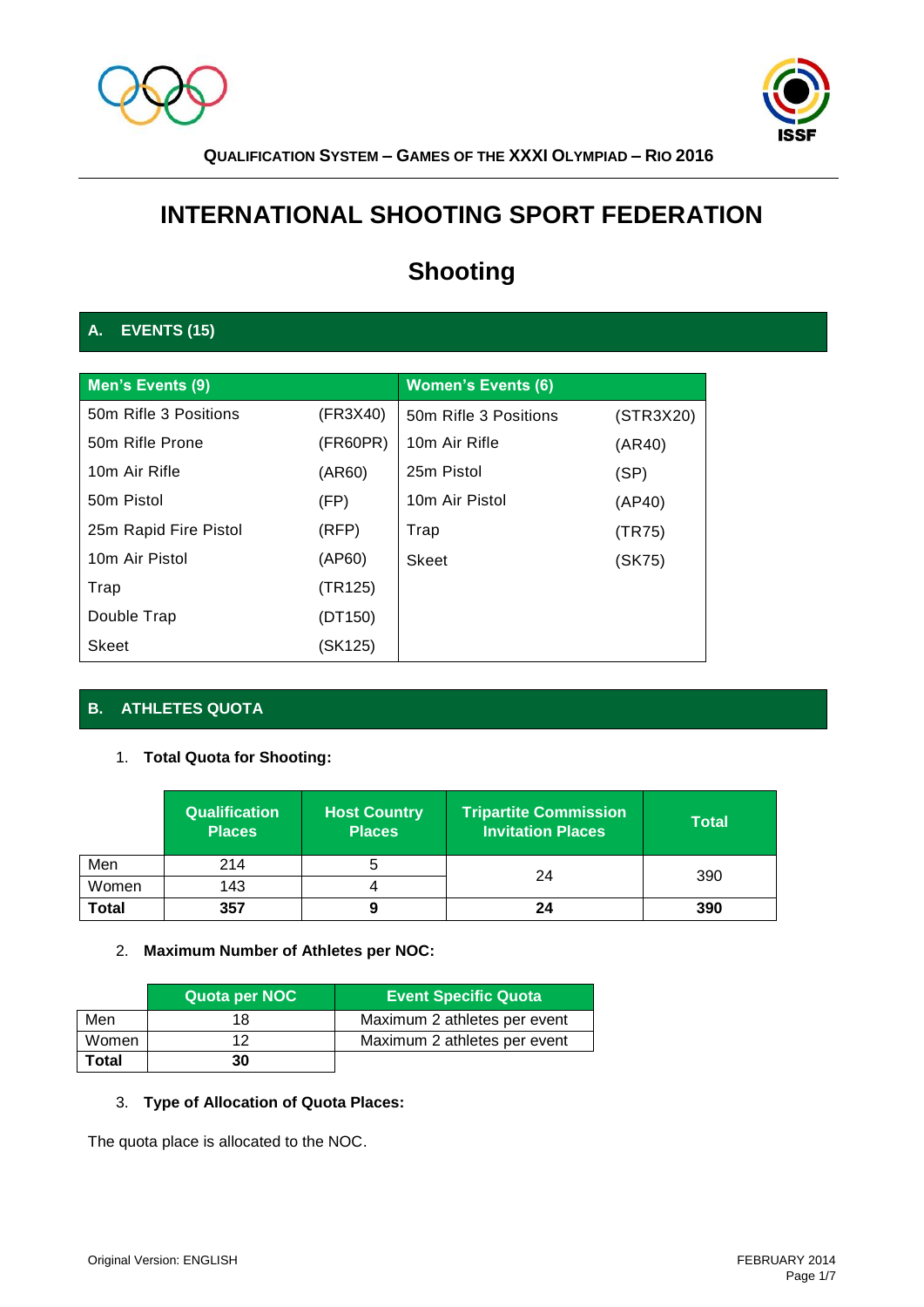



# **C. ATHLETE ELIGIBILITY**

All athletes must comply with the provisions of the Olympic Charter currently in force, including but not limited to, Rule 41 (Nationality of Competitors). Only those athletes who have complied with the Olympic Charter may participate in the Olympic Games.

### **Additional IF Requirements**:

To be eligible to participate in one (1) or more events in Shooting at the Rio 2016 Olympic Games, all athletes must have achieved a Minimum Qualification Score (MQS) in one (1) or more events in designated Qualifying Competitions.

A MQS can only be achieved in elimination or qualification rounds of Olympic events in World Championships, World Cups, World Cup Finals, Continental Championships, Continental Games or special designated Qualifying Competitions that take place between 1 August 2014 and 31 March 2016. The list of Qualifying Competitions is published in the ISSF Calendar on the ISSF website [http://www.issfsports.org/calendar.ashx].

The MQS have been established as follows:

| <b>Men</b>                  |              |                      |     |
|-----------------------------|--------------|----------------------|-----|
| 50m Rifle Prone Men         | 587 / 615,0* | 10m Air Pistol Men   | 563 |
| 50m Rifle 3 Positions Men   | 1135         | Trap Men             | 112 |
| 10m Air Rifle Men           | 570 / 595,0* | Double Trap Men      | 118 |
| 50m Pistol Men              | 540          | <b>Skeet Men</b>     | 114 |
| 25m Rapid Fire Pistol Men   | 560          |                      |     |
| Women                       |              |                      |     |
| 50m Rifle 3 Positions Women | 555          | 10m Air Pistol Women | 365 |
| 10m Air Rifle Women         | 375 / 392,0* | <b>Trap Women</b>    | 58  |
| 25m Pistol Women            | 555          | <b>Skeet Women</b>   | 60  |

\*First score is applicable to full ring scoring / second score is applicable to decimal scoring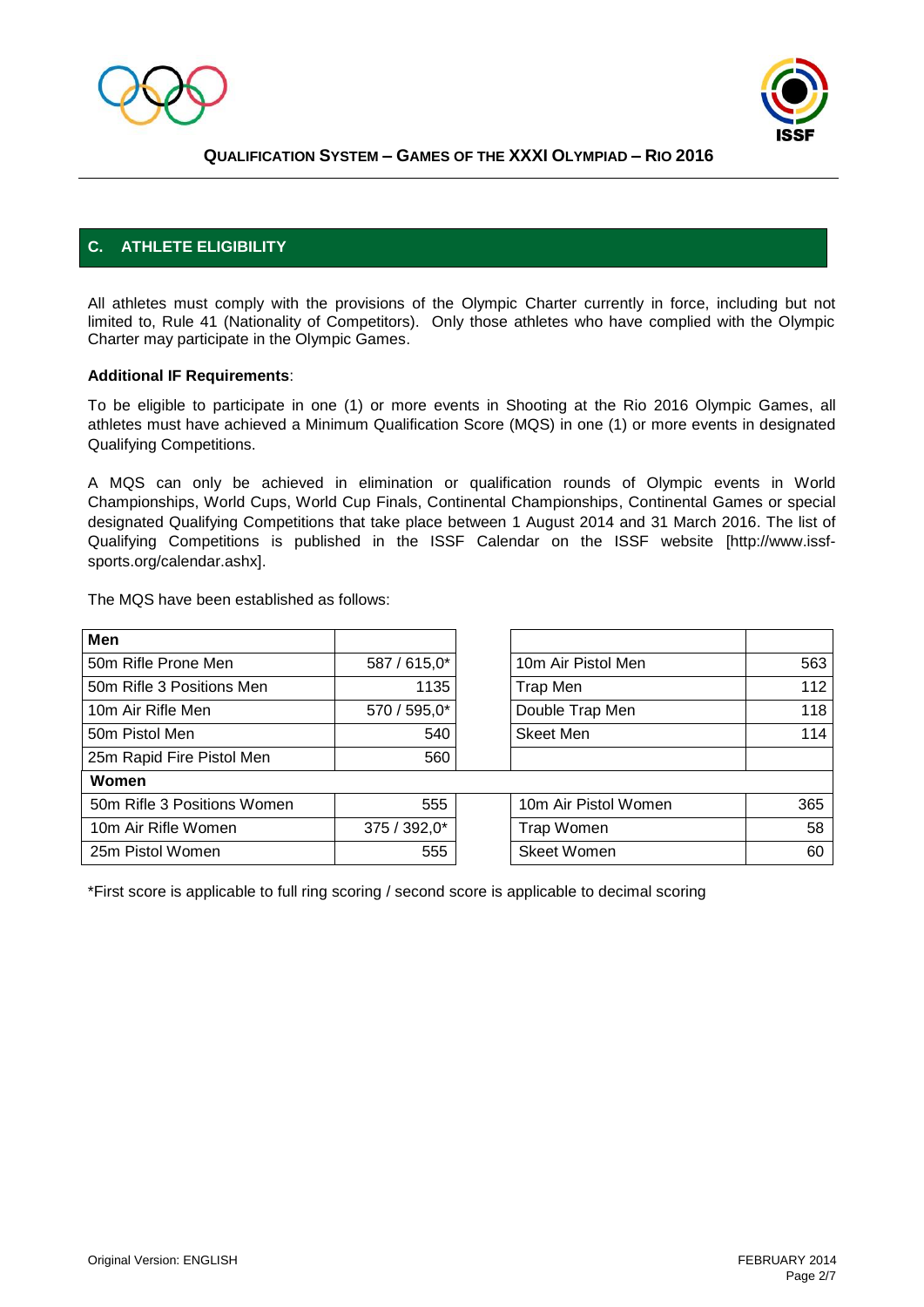



# **D. QUALIFICATION PATHWAY**

### **QUALIFICATION PLACES**

### **Qualification Procedure:**

Quota places can be obtained in designated ISSF supervised Championships that are conducted according to ISSF Rules and take place between 1 August 2014 and 31 March 2016. Quota places can be obtained at the following Championships:

- ISSF World Championships 2014 & 2015
- ISSF World Cups 2015
- Designated Continental Championships or Games 2014 & 2015 & 2016

A quota place can only be obtained if the result achieved by the athlete is equal to or higher than the MQS. for that event.

One (1) athlete can obtain only one (1) quota place for his/her NOC.

If a quota place is achieved by an athlete who has already obtained a quota place in any other event, the quota place must be granted to the next highest ranked athlete in that event. The same rule applies when the NOC of an athlete has already obtained the maximum number of quota places in that event.

Ties for quota places will be broken in accordance with applicable tie-breaking rules in the most recent edition of the 2013-2016 ISSF Technical Rules [http://www.issfsports.org/theissf/rules/english\_rulebook.ashx].

The ISSF Executive Committee will determine the locations of international competitions that are designated as Qualifying Competitions and these will be published on the ISSF website [http://www.issfsports.org/calendar.ashx].

For all Qualifying Competitions, the appropriate ISSF Technical Rules will apply.

For World Cups or separate MQS competitions, each ISSF Member Federation may enter a maximum of three (3) participants per event who are eligible to compete for quota places and a maximum of two (2) additional participants who are only eligible to compete to obtain MQS.

In accordance with these Qualifying regulations, the table below specifies the number of quota places per event that are available at each Qualifying Competition. The highest ranked athletes will obtain one (1) quota place for his/her NOC at the Olympic Games according to the table below.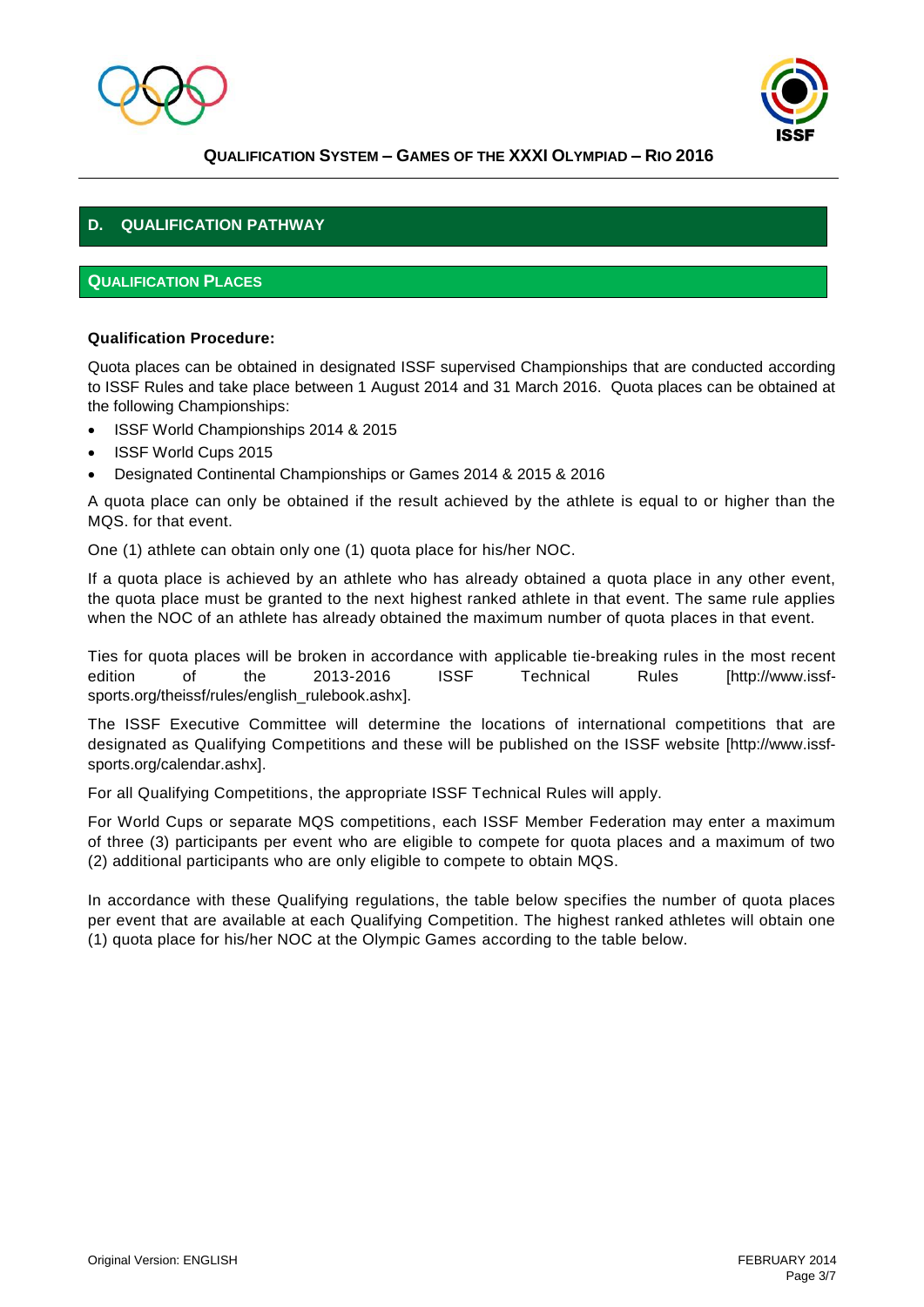



| Qualification                                                                 | Total | Men            | Men                                            | Men            | Men            | Men            | Men            | Men                 | Men            | Men                 | Women          | Women          | Women          | Women          | Women              | Women              |
|-------------------------------------------------------------------------------|-------|----------------|------------------------------------------------|----------------|----------------|----------------|----------------|---------------------|----------------|---------------------|----------------|----------------|----------------|----------------|--------------------|--------------------|
| <b>Discipline</b>                                                             |       | Rifle          | Rifle                                          | Rifle          | Pistol         | Pistol         | Pistol         | Shot-               | Shot-          | Shot-               | Rifle          | Rifle          | Pistol         | Pistol         | Shot-              | Shot-              |
| Event                                                                         |       | FR3X40         | FR60PR                                         | AR60           | <b>FP</b>      | <b>RFP</b>     | AP60           | gun<br><b>TR125</b> | gun<br>DT150   | gun<br><b>SK125</b> | STR3X20        | AR40           | <b>SP</b>      | AP40           | gun<br><b>TR75</b> | gun<br><b>SK75</b> |
| 2014 ISSF World<br>Championship<br>in<br>Granada, ESP                         | 64    | 5              | 5                                              | 6              | 4              | $\overline{2}$ | 6              | 3                   | $\overline{2}$ | 3                   | 5              | 6              | 5              | 6              | 3                  | 3                  |
| 2015 ISSF Shotgun<br>World<br>Championship<br>in<br>Lonato, ITA               | 10    |                |                                                |                |                |                |                | $\overline{2}$      | $\overline{2}$ | $\overline{2}$      |                |                |                |                | $\overline{2}$     | $\overline{2}$     |
| 2015: ISSF World<br>Cup in Rifle/Pistol in<br>Munich, GER                     | 24    | 2              | $\overline{2}$                                 | 3              | $\overline{2}$ | $\overline{2}$ | 3              |                     |                |                     | $\overline{2}$ | 3              | $\overline{2}$ | 3              |                    |                    |
| 2015: ISSF World<br>Cup in Rifle/Pistol in<br>Changwon, KOR                   | 24    | $\overline{2}$ | $\overline{2}$                                 | 3              | $\overline{c}$ | 2              | 3              |                     |                |                     | $\overline{2}$ | 3              | $\overline{2}$ | 3              |                    |                    |
| 2015: ISSF World<br>Cup in Rifle/Pistol in<br>Fort Benning, USA               | 24    | 2              | 2                                              | 3              | $\overline{2}$ | 2              | 3              |                     |                |                     | $\overline{2}$ | 3              | $\overline{2}$ | 3              |                    |                    |
| 2015: ISSF World<br>Cup in Rifle/Pistol/<br>Shotgun in<br>Gabala, AZE         | 34    | $\overline{2}$ | $\overline{2}$                                 | 3              | 2              | 2              | 3              | $\overline{2}$      | $\overline{2}$ | $\overline{2}$      | $\overline{2}$ | 3              | 2              | 3              | $\overline{2}$     | $\overline{2}$     |
| 2015: ISSF World<br>Cup in Shotgun in<br>Larnaca, CYP                         | 10    |                |                                                |                |                |                |                | $\overline{2}$      | $\overline{2}$ | $\overline{2}$      |                |                |                |                | $\overline{2}$     | $\overline{2}$     |
| 2015: ISSF World<br>Cup in Shotgun in<br>Acapulco, MEX                        | 10    |                |                                                |                |                |                |                | $\overline{2}$      | $\overline{2}$ | $\overline{2}$      |                |                |                |                | $\overline{2}$     | $\overline{2}$     |
| 2015: ISSF World<br>Cup in Shotgun in<br>Al Ain, UAE                          | 10    |                |                                                |                |                |                |                | $\overline{2}$      | $\overline{2}$ | $\overline{2}$      |                |                |                |                | $\overline{2}$     | 2                  |
| Continental<br>Championships<br>2014 & 2015 & 2016<br>Africa<br>Pretoria, RSA | 15    | 1              | 1                                              | 1              | 1              | 1              | 1              | 1                   | 1              | 1                   | $\mathbf 1$    | 1              | 1              | 1              | 1                  | 1                  |
| America:<br>CAT<br>Guadalajara, MEX                                           | 11    | 1              | 1                                              | 1              | 1              |                | 1              | 1                   |                | 1                   | 1              | 1              | 1              | 1              |                    |                    |
| America:<br>Pan Am. Games<br>Toronto, CAN                                     | 20    | 1              | 1                                              | $\overline{2}$ | 1              | 1              | 1              | $\overline{2}$      | 1              | 2                   | 2              | 2              | 1              | 1              | 1                  | 1                  |
| Asia:<br><b>Kuwait City, KUW</b>                                              | 35    | 3              | $\overline{2}$                                 | $\overline{2}$ | $\overline{2}$ | $\overline{2}$ | $\overline{2}$ | 4                   | $\overline{2}$ | 4                   | 3              | $\overline{2}$ | 3              | $\overline{2}$ | 1                  | $\mathbf{1}$       |
| Europe:<br>European Games<br>Baku, AZE                                        | 15    | 1              | 1                                              | 1              | 1              | 1              | 1              | 1                   | 1              | 1                   | 1              | 1              | 1              | 1              | 1                  | 1                  |
| Europe:<br>25m and 50m ESC<br>Maribor, SLO                                    | 21    | 3              | $\overline{2}$                                 | 0              | 2              | 1              | 0              | $\mathbf{3}$        | $\mathbf 0$    | 3                   | 3              | 0              | $\overline{2}$ | 0              | 1                  | 1                  |
| Europe:<br>10m ESC<br>Gyoer, HUN                                              | 12    | $\pmb{0}$      | $\mathbf 0$                                    | 3              | 0              | $\mathbf 0$    | $\sqrt{3}$     | $\mathbf 0$         | $\pmb{0}$      | 0                   | $\mathbf 0$    | 3              | $\mathbf 0$    | 3              | $\boldsymbol{0}$   | $\pmb{0}$          |
| Oceania<br>Sydney, AUS                                                        | 18    | 1              | $\overline{2}$                                 | 1              | 1              | 1              | 1              | $\overline{2}$      | 1              | $\overline{2}$      | $\mathbf{1}$   | 1              | 1              | 1              | 1                  | 1                  |
| <b>Host Country</b>                                                           | 9     |                | $\mathbf 1$                                    |                |                | $\mathbf 1$    | 1              | $\mathbf{1}$        |                | 1                   |                | $\mathbf{1}$   |                | $\mathbf{1}$   | 1                  | 1                  |
|                                                                               | 366   | 24             | 24                                             | 29             | 21             | 18             | 29             | 28                  | 18             | 28                  | 25             | 30             | 23             | 29             | 20                 | 20                 |
|                                                                               | 24    |                | <b>Tripartite Commission Invitation Places</b> |                |                |                |                |                     |                |                     |                |                |                |                |                    |                    |
| Total                                                                         | 390   |                |                                                |                |                |                |                |                     |                |                     |                |                |                |                |                    |                    |
| Event                                                                         |       |                | FR3X40 FR60PR AR60                             |                | <b>FP</b>      | <b>RFP</b>     | AP60           | TR125               | DT150          | <b>SK125</b>        | STR3X20        | AR40           | <b>SP</b>      | AP40           | <b>TR75</b>        | <b>SK75</b>        |

# **QUOTA PLACE DISTRIBUTION TABLE for the Rio de Janeiro 2016 Olympic Games**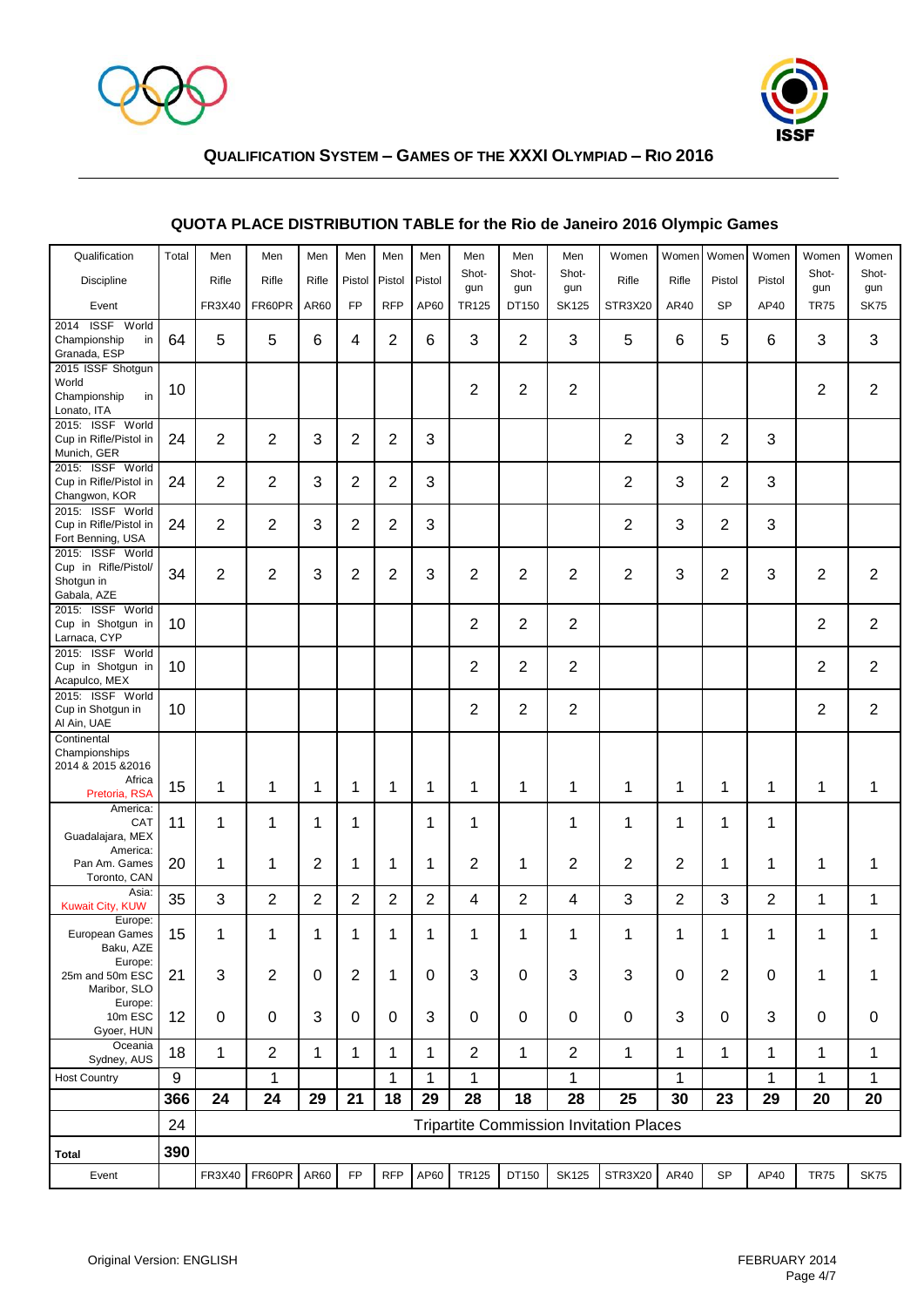



#### **HOST COUNTRY PLACES**

The Host Country is guaranteed nine (9) quota places, with one (1) quota place in each of the following events:

> **Men Women** 50m Rifle Prone Men 10m Air Rifle Women 25m Rapid Fire Pistol Men 10m Air Pistol Women 10m Air Pistol Men Trap Women Trap Men Skeet Women Skeet Men

The Host Country Places will only be granted quota places in the above-mentioned events if the Host Country did not obtain any quota place in that event during the qualification period. The Host Country Places will be included in the List of quota places which will be sent by ISSF to NOCs for confirmation after the end of the qualification period (see chapter E. Confirmation Process for Quota Places for more details).

#### **TRIPARTITE COMMISSION INVITATION PLACES**

24 Tripartite Commission Invitation Places are available to eligible NOCs for the Shooting events in the Rio 2016 Olympic Games.

On date tbc, the International Olympic Committee (IOC) will contact all NOCs that are eligible to apply for Tripartite Commission Invitation Places. The IOC will invite all eligible NOCs to submit requests for Tripartite Commission Invitation Places not later than (date TBC). The Tripartite Commission will confirm, in writing, the allocation of invitation places to the relevant NOCs after the end of the qualification period for the concerned sport, but not later than (date TBC).

Detailed information on Tripartite Invitation places is contained in the document "*Rio 2016 - Tripartite Commission Invitation Places – Allocation Procedure.*"

### **E. CONFIRMATION PROCESS FOR QUOTA PLACES**

The ISSF will publish on its website [http://www.issf](http://www.issf-sports.org/results/og_qualification/quota_places.ashx)[sports.org/results/og\\_qualification/quota\\_places.ashx](http://www.issf-sports.org/results/og_qualification/quota_places.ashx) a list of quota places obtained for each of the 15 Olympic events. This list will specify the number of quota places per event that each NOC has obtained.

This list of quota places and a list with the names and scores of all athletes who have obtained a MQS will be submitted to all NOCs and all ISSF Member Federations four (4) weeks after the last quota Qualifying Competition, but not later than 11 April 2016.

The NOCs will then have 14 days (latest 25 April 2016) to confirm whether they wish to use these quota places to enter qualified athletes in the Rio de Janeiro 2016 Olympic Games.

If an NOC enters one (1) athlete as a double starter in any event in which that NOC has also obtained the maximum number of two (2) quota places, the unused quota place must be returned to the ISSF for reallocation (see also the definition of double starters in Section G. General Principles Regarding the Use of Double Starters).

An NOC/ISSF Member Federation may request to change a maximum of one (1) quota place in one (1) event for one (1) quota place in any other event if available and if the NOC does not have the maximum number of quota places for that event. Applications for quota place changes must be received by the ISSF not later than 25 April 2016.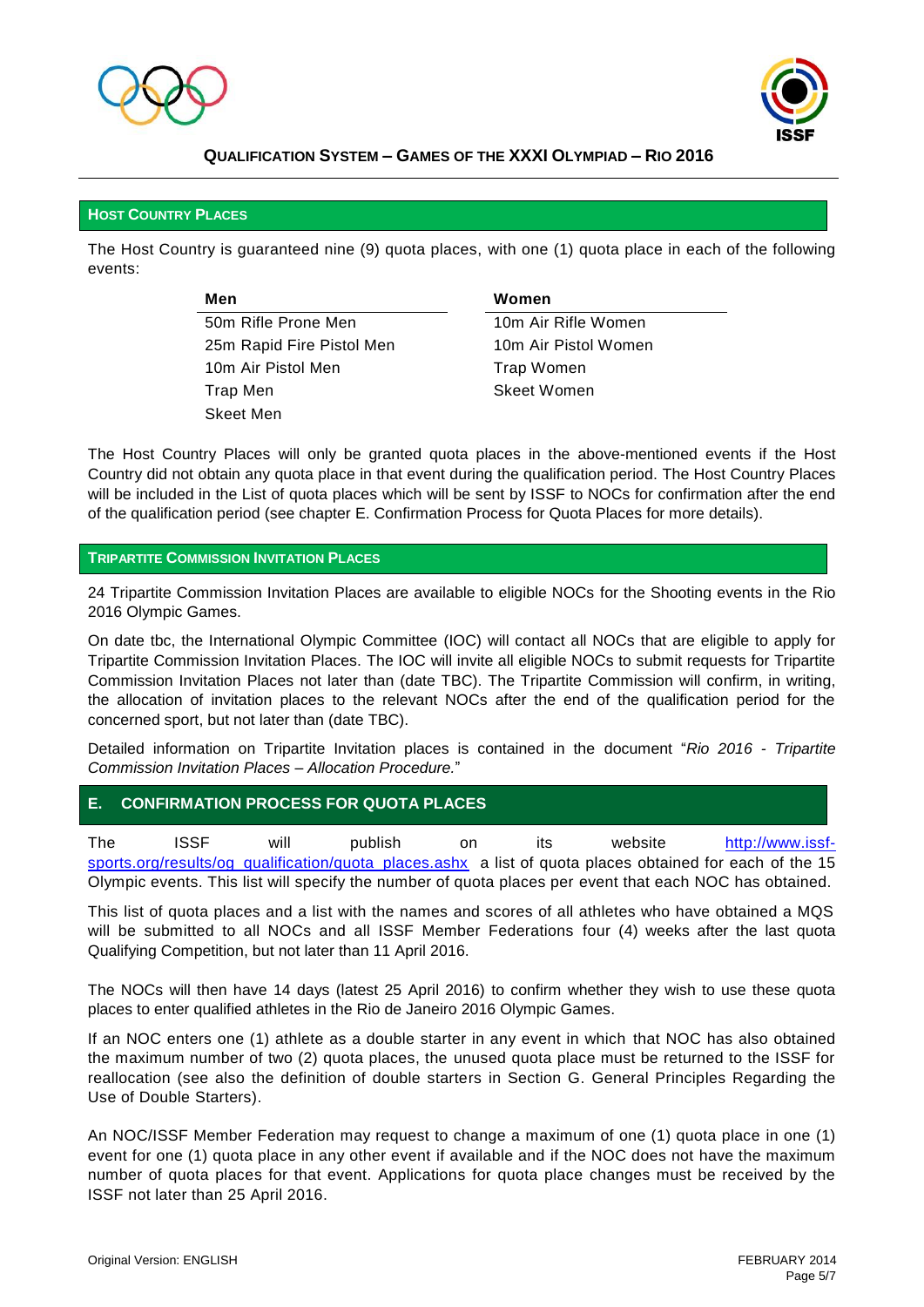



# **F. REALLOCATION OF UNUSED QUOTA PLACES**

### **REALLOCATION OF UNUSED QUALIFICATION PLACES**

If an allocated quota place is not confirmed by the NOC before the quota place confirmation deadline or is declined by the NOC, that quota place will be reallocated to the NOC with the highest number of MQS athletes that has not yet obtained a quota place or been granted a Tripartite Commission Invitation Place for the Rio de Janeiro 2016 Olympic Games. In case of several NOCs share the same number of MQS athletes, the NOC with more MQS results will decide the tie. The reallocation of quota places is not linked to the event or gender of the returned quota place. All reallocated quota places are given to the NOC and not to a specific athlete.

### **REALLOCATION OF UNUSED HOST COUNTRY PLACES**

Unused Host Country Place(s) will be reallocated to the NOC(s) with the highest number of MQS athletes, that has not yet obtained a quota place or been granted a Tripartite Commission Invitation Place for the Rio de Janeiro 2016 Olympic Games. In case of several NOCs share the same number of MQS athletes, the NOC with more MQS results will decide the tie. The reallocation of quota places is not linked to the event or gender of the returned quota place. All reallocated quota places are given to the NOC and not to a specific athlete.

#### **REALLOCATION OF UNUSED TRIPARTITE COMMISSION INVITATION PLACES**

If the Tripartite Commission is not able to allocate a Tripartite Commission Invitation Place, it will be reallocated to the NOC with the highest number of MQS athletes that has not yet obtained a quota place or been granted a Tripartite Commission Invitation Place for the Rio de Janeiro 2016 Olympic Games. In case of several NOCs share the same number of MQS athletes, the NOC with more MQS results will decide the tie. The reallocation of quota places is not linked to the event or gender of the returned quota place. All reallocated quota places are given to the NOC and not to a specific athlete.

## **G. GENERAL PRINCIPLES REGARDING THE USE OF DOUBLE STARTERS**

### **DOUBLE STARTERS**

Double Starters are athletes who have an Aa accreditation and, who are entered by their NOC in a specific event where their NOC has obtained a quota place and where the athlete has achieved the required MQS, and who are also entered in another event where the athlete has the required MQS. Double Starters may be entered in other Shooting events provided they have achieved the required MQS and the NOC maximum quota per event is not exceeded.